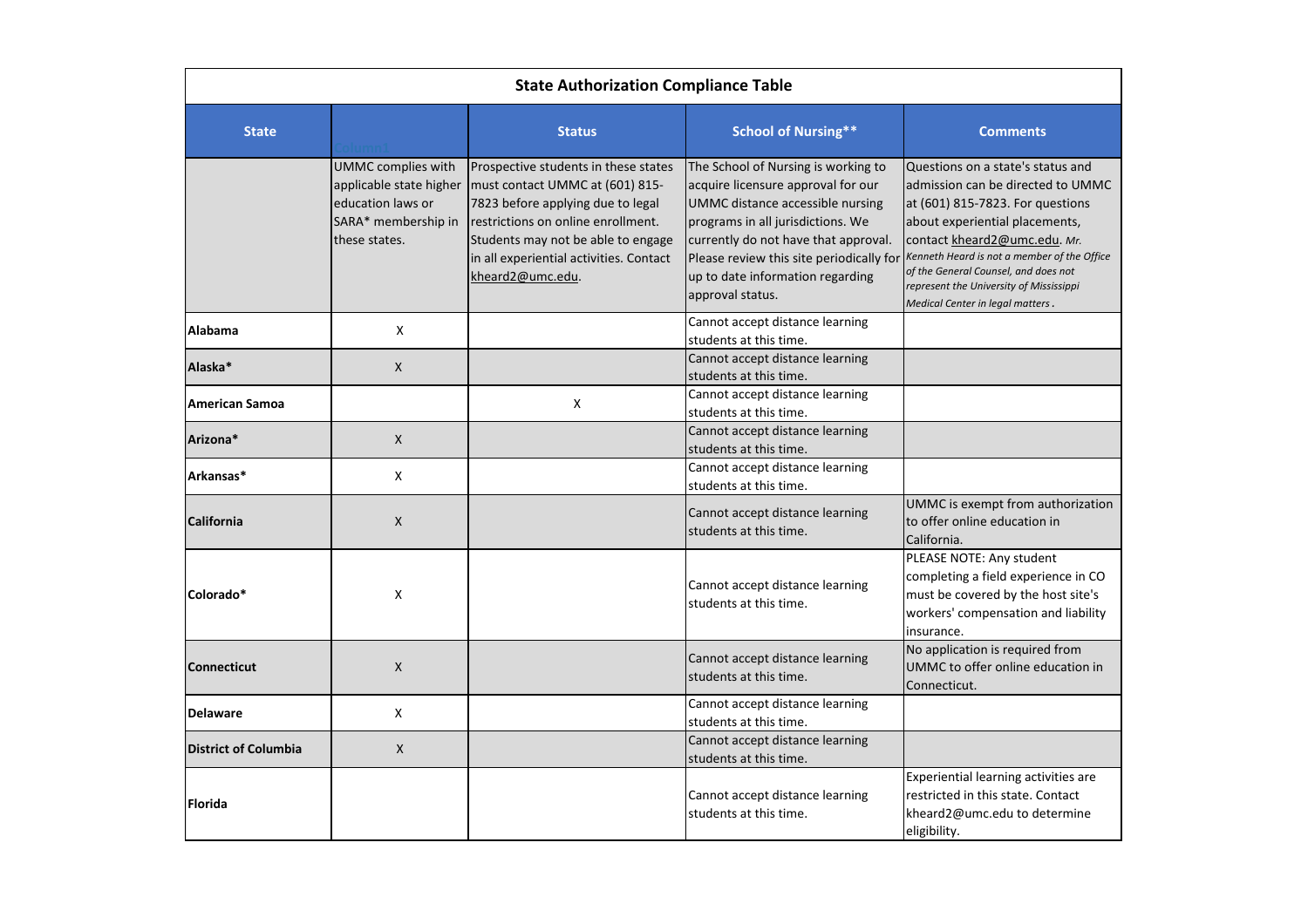| Georgia*             | X                  |              | Cannot accept distance learning<br>students at this time. |                                                                                                                                                                                                                                |
|----------------------|--------------------|--------------|-----------------------------------------------------------|--------------------------------------------------------------------------------------------------------------------------------------------------------------------------------------------------------------------------------|
| Guam                 |                    | X            | Cannot accept distance learning<br>students at this time. |                                                                                                                                                                                                                                |
| <b>Hawaii</b>        | X                  |              | Cannot accept distance learning<br>students at this time. |                                                                                                                                                                                                                                |
| Idaho*               | X                  |              | Cannot accept distance learning<br>students at this time. |                                                                                                                                                                                                                                |
| Illinois*            | X                  |              | Cannot accept distance learning<br>students at this time. |                                                                                                                                                                                                                                |
| Indiana*             | X                  |              | Cannot accept distance learning<br>students at this time. |                                                                                                                                                                                                                                |
| lowa*                | X                  |              | Cannot accept distance learning<br>students at this time. |                                                                                                                                                                                                                                |
| Kansas*              | Χ                  |              | Cannot accept distance learning<br>students at this time. |                                                                                                                                                                                                                                |
| <b>Kentucky</b>      | $\mathsf{X}$       |              | Cannot accept distance learning<br>students at this time. |                                                                                                                                                                                                                                |
| Louisiana*           | Χ                  |              | Cannot accept distance learning<br>students at this time. |                                                                                                                                                                                                                                |
| Maine*               | $\pmb{\mathsf{X}}$ |              | Cannot accept distance learning<br>students at this time. |                                                                                                                                                                                                                                |
| Maryland*            | X                  |              | Cannot accept distance learning<br>students at this time. |                                                                                                                                                                                                                                |
| <b>Massachusetts</b> |                    | $\mathsf{X}$ | Cannot accept distance learning<br>students at this time. | Pending regulations may alter<br>UMMC's ability to offer online<br>instruction or experiential<br>placements. Contact<br>kheard2@umc.edu to determine<br>eligibility.                                                          |
| Michigan*            | X.                 |              | Cannot accept distance learning<br>students at this time. |                                                                                                                                                                                                                                |
| Minnesota*           | $\pmb{\mathsf{X}}$ |              | Cannot accept distance learning<br>students at this time. | Minnesota residents enrolling in<br>online programs must satisfy the<br>Minnesota Degree Standards as set<br>forth at www.ohe.state.mn.us<br>through the use of electives or<br>completing additional courses as<br>necessary. |
| <b>Mississippi</b>   | X                  |              |                                                           |                                                                                                                                                                                                                                |
| Missouri*            | $\mathsf{X}$       |              | Cannot accept distance learning<br>students at this time. |                                                                                                                                                                                                                                |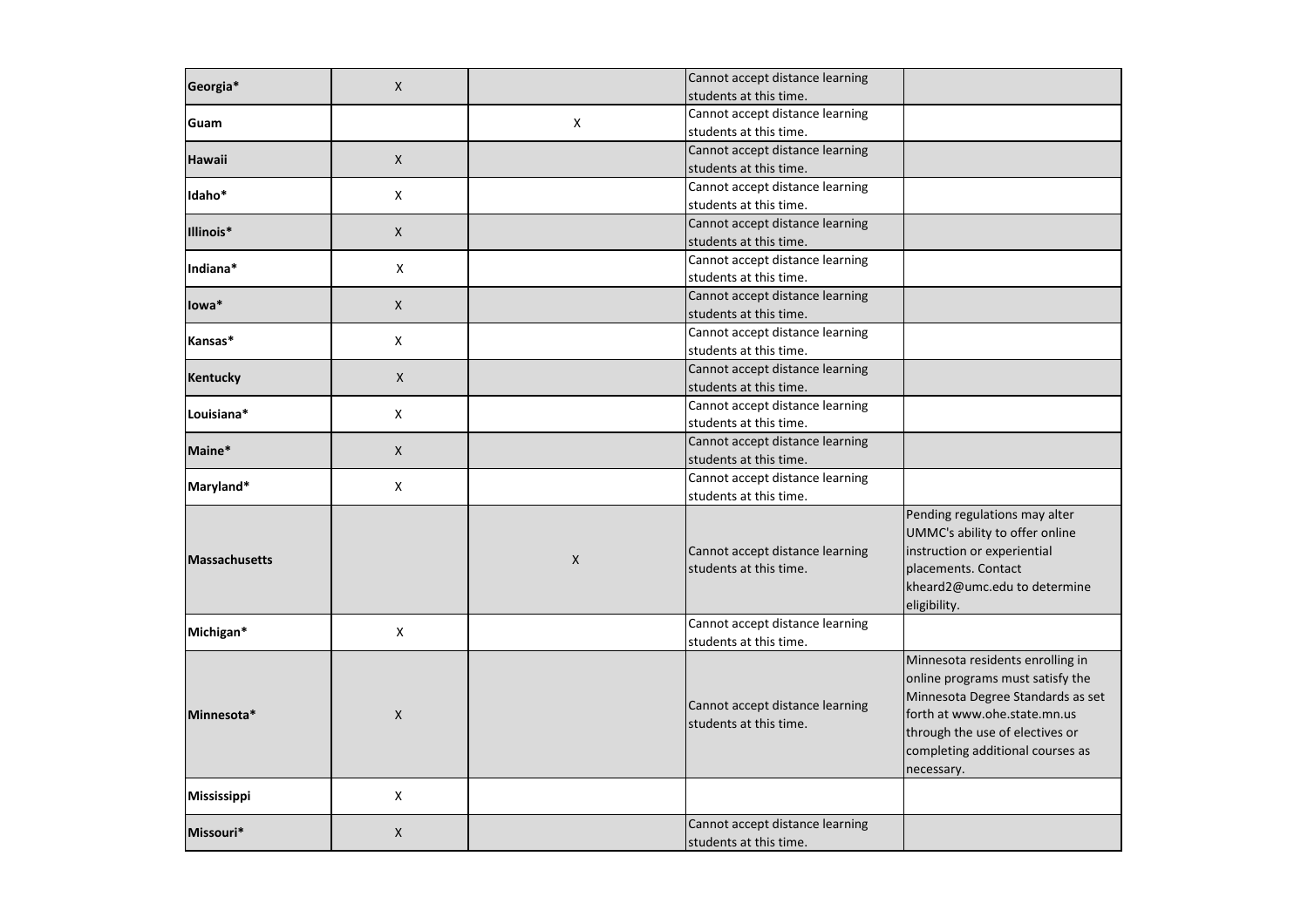| Montana*              | X                         |              | Cannot accept distance learning<br>students at this time. |                                                                                                                           |
|-----------------------|---------------------------|--------------|-----------------------------------------------------------|---------------------------------------------------------------------------------------------------------------------------|
| Nebraska*             | X                         |              | Cannot accept distance learning<br>students at this time. |                                                                                                                           |
| Nevada*               | Χ                         |              | Cannot accept distance learning<br>students at this time. |                                                                                                                           |
| New Hampshire*        | X                         |              | Cannot accept distance learning<br>students at this time. |                                                                                                                           |
| <b>New Jersey</b>     | X                         |              | Cannot accept distance learning<br>students at this time. | No application is required from<br>UMMC to offer online education in<br>New Jersey.                                       |
| <b>New Mexico*</b>    | X                         |              | Cannot accept distance learning<br>students at this time. |                                                                                                                           |
| New York*             | X                         |              | Cannot accept distance learning<br>students at this time. | Experiential learning activities are<br>restricted in this state. Contact<br>kheard2@umc.edu to determine<br>eligibility. |
| <b>North Carolina</b> | $\mathsf{X}$              |              | Cannot accept distance learning<br>students at this time. |                                                                                                                           |
| North Dakota*         | X                         |              | Cannot accept distance learning<br>students at this time. |                                                                                                                           |
| Ohio*                 | X                         |              | Cannot accept distance learning<br>students at this time. |                                                                                                                           |
| Oklahoma*             | $\boldsymbol{\mathsf{X}}$ |              | Cannot accept distance learning<br>students at this time. |                                                                                                                           |
| Oregon*               | X                         |              | Cannot accept distance learning<br>students at this time. |                                                                                                                           |
| Pennsylvania          | X                         |              | Cannot accept distance learning<br>students at this time. |                                                                                                                           |
| <b>Puerto Rico</b>    |                           | $\mathsf{X}$ | Cannot accept distance learning<br>students at this time. |                                                                                                                           |
| Rhode Island*         | X                         |              | Cannot accept distance learning<br>students at this time. |                                                                                                                           |
| <b>South Carolina</b> | X                         |              | Cannot accept distance learning<br>students at this time. |                                                                                                                           |
| South Dakota*         | X                         |              | Cannot accept distance learning<br>students at this time. |                                                                                                                           |
| Tennessee*            | X                         |              | Cannot accept distance learning<br>students at this time. |                                                                                                                           |
| Texas*                | X                         |              | Cannot accept distance learning<br>students at this time. |                                                                                                                           |
| <b>Utah</b>           | $\pmb{\times}$            |              | Cannot accept distance learning<br>students at this time. |                                                                                                                           |